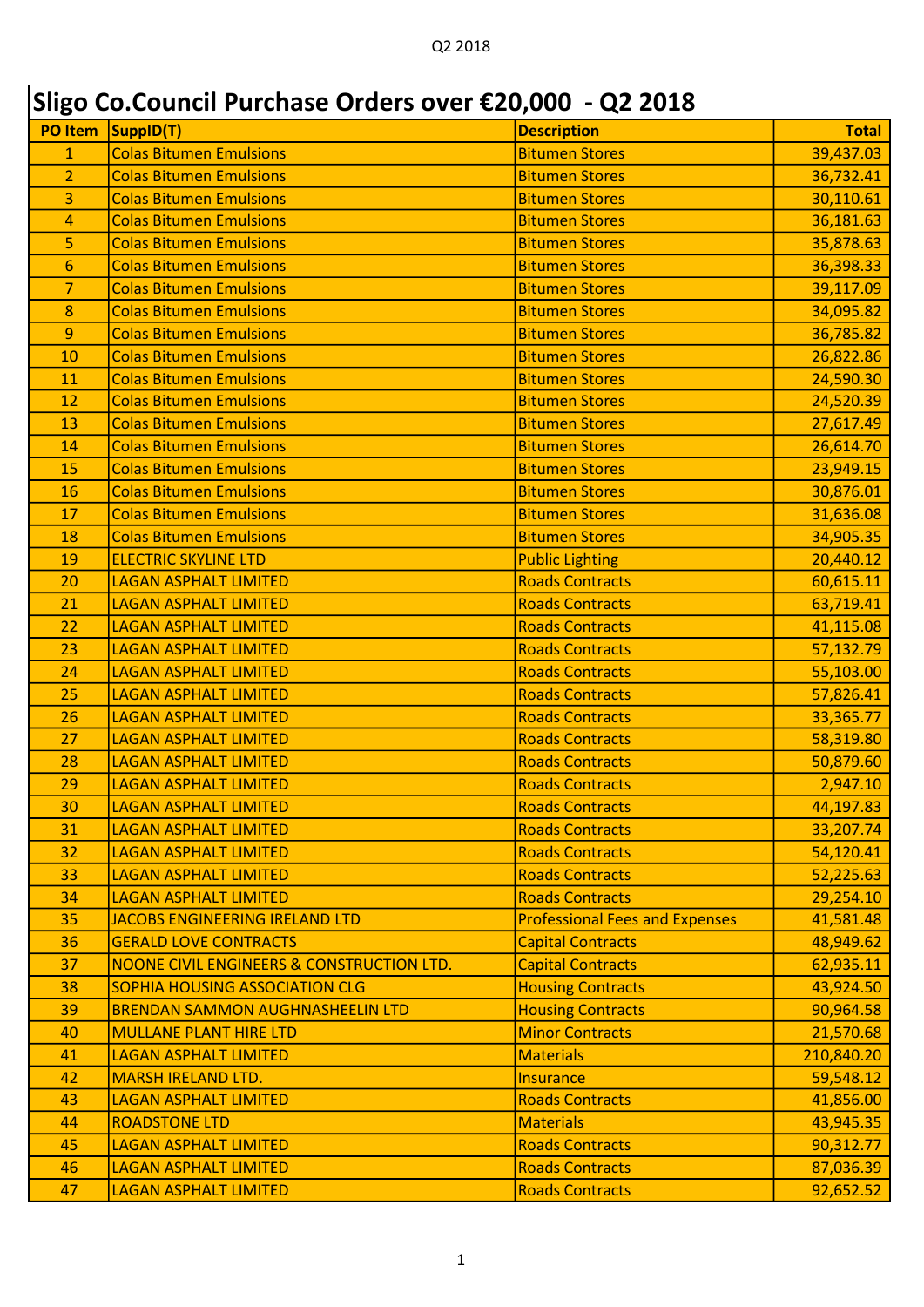| 48 | <b>LAGAN ASPHALT LIMITED</b>                | <b>Roads Contracts</b>                | 122,886.22 |
|----|---------------------------------------------|---------------------------------------|------------|
| 49 | <b>LAGAN ASPHALT LIMITED</b>                | <b>Roads Contracts</b>                | 75,734.85  |
| 50 | <b>LAGAN ASPHALT LIMITED</b>                | <b>Roads Contracts</b>                | 67,231.10  |
| 51 | <b>FOCUS IRELAND</b>                        | <b>Agency Services</b>                | 23,375.00  |
| 52 | <b>SLIGO SOCIAL SERVICE COUNCIL LTD.</b>    | <b>Agency Services</b>                | 29,097.00  |
| 53 | JACOBS ENGINEERING IRELAND LTD              | <b>Professional Fees and Expenses</b> | 41,581.48  |
| 54 | <b>TRIUR CONSTRUCTION LTD</b>               | <b>Capital Contracts</b>              | 24,544.38  |
| 55 | <b>STEPHEN GAFFNEY T/A Brighter Windows</b> | <b>Housing Contracts</b>              | 27,188.44  |
| 56 | <b>LAGAN ASPHALT LIMITED</b>                | <b>Roads Contracts</b>                | 24,944.88  |
| 57 | <b>LAGAN ASPHALT LIMITED</b>                | <b>Roads Contracts</b>                | 25,058.50  |
| 58 | <b>SEAN WEIR</b>                            | <b>Housing Contracts</b>              | 30,645.00  |
| 59 | <b>LAGAN ASPHALT LIMITED</b>                | <b>Roads Contracts</b>                | 22,627.45  |
| 60 | <b>BRENDAN SAMMON AUGHNASHEELIN LTD</b>     | <b>Housing Contracts</b>              | 138,413.25 |
| 61 | <b>LAGAN ASPHALT LIMITED</b>                | <b>Roads Contracts</b>                | 64,019.11  |
| 62 | <b>ROADSTONE LTD</b>                        | <b>Materials</b>                      | 22,228.24  |
| 63 | <b>JOHN DONLON PLANT HIRE LTD</b>           | <b>Capital Contracts</b>              | 22,387.88  |
| 64 | YEATS COUNTY CONSTRUCTION LTD               | <b>Housing Contracts</b>              | 22,257.35  |
| 65 | YEATS COUNTY CONSTRUCTION LTD               | <b>Housing Contracts</b>              | 28,522.55  |
| 66 | <b>BALLISODARE COMPOSTING FACILITY LTD</b>  | <b>Minor Contracts</b>                | 20,000.00  |
| 67 | <b>SEAN WEIR</b>                            | <b>Housing Contracts</b>              | 20,997.50  |
| 68 | <b>GERALD LOVE CONTRACTS</b>                | <b>Capital Contracts</b>              | 42,897.14  |
| 69 | <b>MULLANE PLANT HIRE LTD</b>               | <b>Capital Contracts</b>              | 20,198.21  |
| 70 | <b>SEAN WEIR</b>                            | <b>Housing Contracts</b>              | 22,223.30  |
| 71 | <b>MCSHARRY CARPENTRY SERVICES LTD</b>      | <b>Housing Contracts</b>              | 20,015.73  |
| 72 | <b>LAGAN ASPHALT LIMITED</b>                | <b>Roads Contracts</b>                | 34,739.80  |
| 73 | <b>LAGAN ASPHALT LIMITED</b>                | <b>Roads Contracts</b>                | 21,341.75  |
| 74 | <b>BRENDAN DUFFY</b>                        | <b>Housing Contracts</b>              | 46,540.68  |
| 75 | <b>LAGAN ASPHALT LIMITED</b>                | <b>Roads Contracts</b>                | 53,831.69  |
| 76 | <b>ROADSTONE LTD</b>                        | <b>Materials</b>                      | 22,106.31  |
| 77 | JACOBS ENGINEERING IRELAND LTD              | <b>Professional Fees and Expenses</b> | 41,581.48  |
| 78 | JACOBS ENGINEERING IRELAND LTD              | <b>Professional Fees and Expenses</b> | 41,581.48  |
| 79 | MARTIN & REA (TIPPERARY) LTD.               | <b>Professional Fees and Expenses</b> | 49,200.00  |
| 80 | <b>STEPHEN GAFFNEY TA Brighter Windows</b>  | <b>Housing Contracts</b>              | 21,786.89  |
| 81 | <b>SEAN WEIR</b>                            | <b>Housing Contracts</b>              | 31,665.37  |
| 82 | <b>JOHN MCGANN</b>                          | <b>Housing Contracts</b>              | 36,842.10  |
| 83 | <b>MCSHARRY CARPENTRY SERVICES LTD</b>      | <b>Housing Contracts</b>              | 44,463.63  |
| 84 | <b>BRENDAN DUFFY</b>                        | <b>Housing Contracts</b>              | 27,030.03  |
| 85 | <b>SEAN WEIR</b>                            | <b>Housing Contracts</b>              | 56,182.50  |
| 86 | NOONE CIVIL ENGINEERS & CONSTRUCTION LTD.   | <b>Capital Contracts</b>              | 52,990.61  |
| 87 | <b>VANDIJK ARCHITECTS</b>                   | <b>Professional Fees and Expenses</b> | 38,761.97  |
| 88 | <b>VANDIJK ARCHITECTS</b>                   | <b>Professional Fees and Expenses</b> | 53,179.85  |
| 89 | <b>T.J.F CONSTRUCTION LTD</b>               | <b>Housing Contracts</b>              | 20,486.75  |
| 90 | <b>BRENDAN SAMMON AUGHNASHEELIN LTD</b>     | <b>Housing Contracts</b>              | 162,418.50 |
| 91 | <b>MCSHARRY CARPENTRY SERVICES LTD</b>      | <b>Housing Contracts</b>              | 68,317.92  |
| 92 | <b>MCSHARRY CARPENTRY SERVICES LTD</b>      | <b>Housing Contracts</b>              | 22,700.00  |
| 93 | <b>BUILDING DESIGN PARTNERSHIP LTD</b>      | <b>Professional Fees and Expenses</b> | 31,774.66  |
| 94 | <b>COLAS CONTRACTING LIMITED</b>            | <b>Roads Contracts</b>                | 855,081.00 |
| 95 | HARRINGTON CONCRETE AND QUARRIES            | <b>Roads Contracts</b>                | 20,577.89  |
| 96 | <b>LAGAN ASPHALT LIMITED</b>                | <b>Roads Contracts</b>                | 326,303.69 |
| 97 | <b>NORRIS PLANT HIRE LTD</b>                | <b>Capital Contracts</b>              | 20,657.00  |